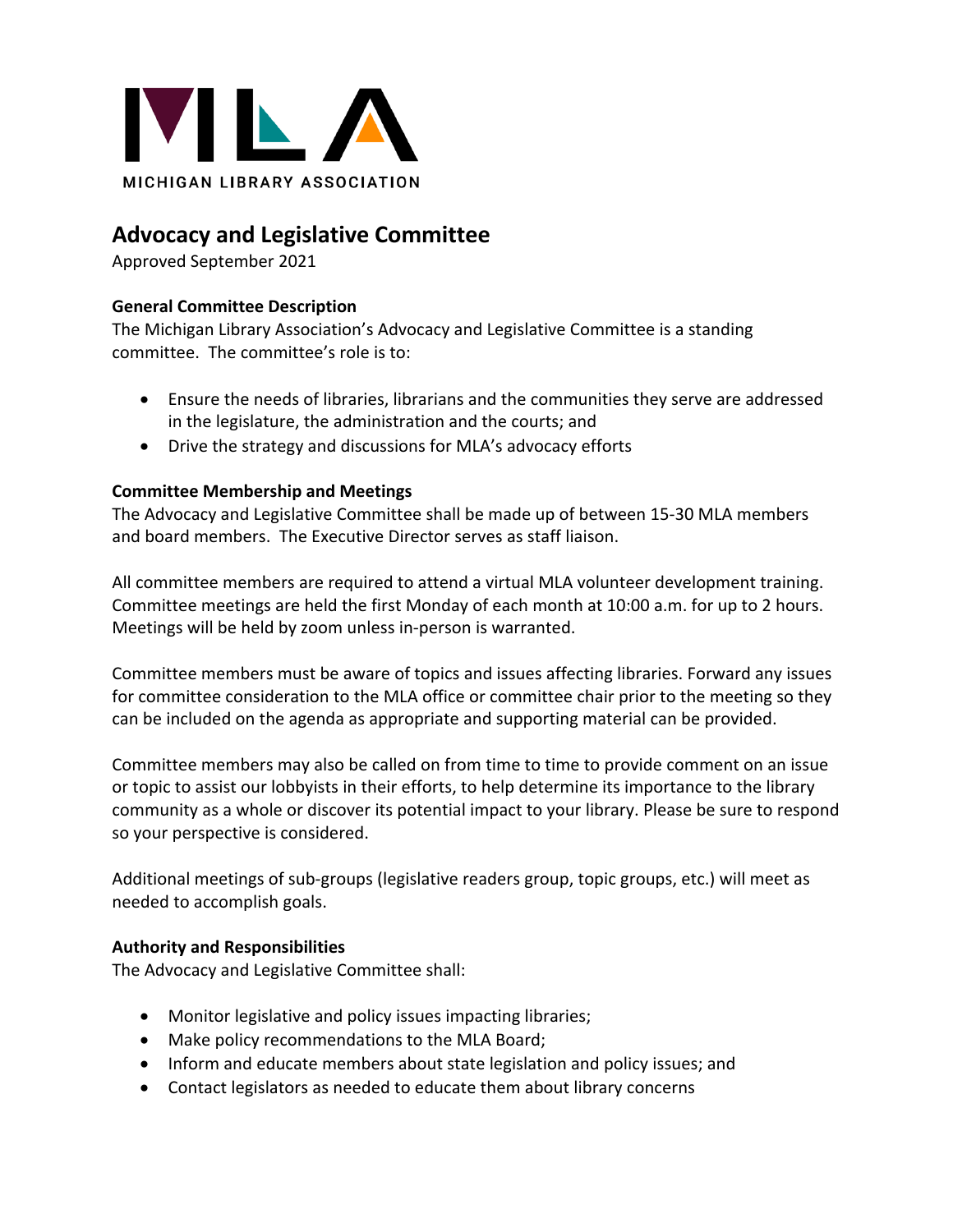#### **Committee Terms**

One Year. Membership doesn't expire and will be renewed automatically unless a committee member decides to leave.

### **Chair and Vice Chair Selection**

A chair of the committee and vice chair are filled from within the current committee membership and approved and selected each year by MLA. The vice chair will normally move to the chair position the following year and a new vice chair is selected. All current members are given an opportunity to voice their interest in these leadership positions.

#### **Qualifications**

This in an opportunity for an individual who is passionate about the success of MLA's legislative priorities and has a keen knowledge of the legislative process and issues. The selected members will have achieved leadership stature in MLA and/or in Michigan libraries. Member's accomplishments will allow them to attract other well-qualified, high-performing leaders to the committee.

## **Service Without Renumeration**

Service on Michigan Library Association's Committees are without renumeration or additional discounts for event attendance.

## **Preparation**

Committee members will receive an agenda via email a few days in advance of the meeting. It will include an agenda plus a link to MLA's website with current legislation and priorities highlighted. Please review your packet so you are prepared to discuss each agenda item.

#### **Lobbyists**

Our lobbyist, GCSI, works closely with the committee and MLA to lobby on behalf of the library community. They have an excellent grasp of library issues and exceptional working relationships with legislators and their staff. They will participate in our meetings each month and provide a legislative update. You should feel free to ask questions or for more information on any issue during the meeting. Any other contact with the lobbyists should come through the MLA office or the committee chair.

#### **Legislators**

If you do not know who your state elected officials are, please take a moment to visit the MLA Website advocacy tab. http://cqrcengage.com/alami/

#### **Legislator Contact**

Each member of the committee is expected to contact their state representative and senator by phone, letter, email or in person. Most legislators hold regular coffee hours or other events in district to meet with constituents. Many libraries host these events. Be sure to attend and introduce yourself. Let them know how your library serves its community through events,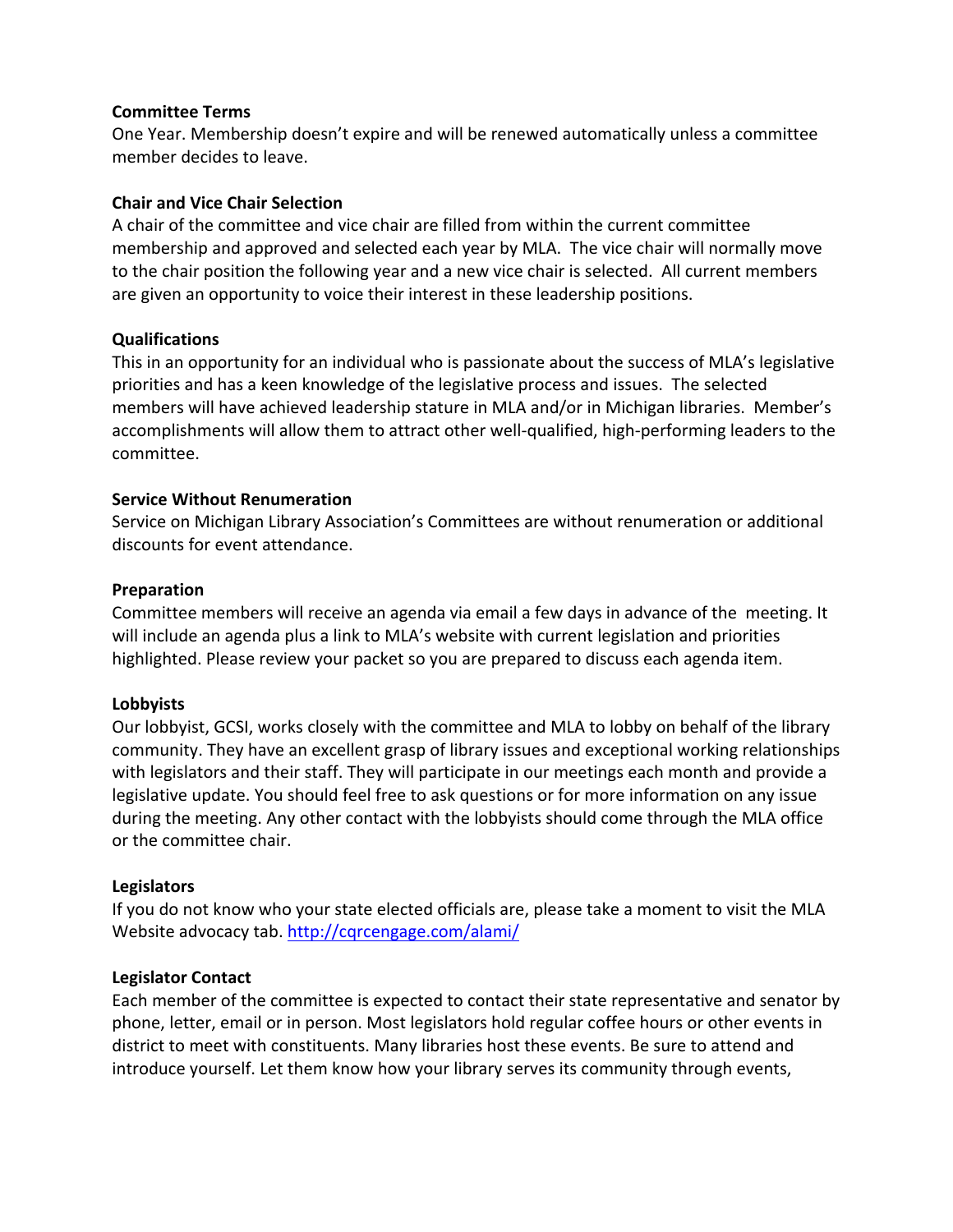programs and resources and also with Internet access to employment resources and State of Michigan services.

# **Talking Points**

MLA will provide talking points as appropriate to assist you with your legislator contacts. If you need additional information don't hesitate to contact MLA.

# **Perspective**

While each library is unique and may be impacted in a variety of ways by legislation or other issues, it's important to keep the statewide perspective in mind. By serving on the committee you are representing your entire library community. Be aware the MLA is working to address the needs of libraries statewide and may not have the ability to work on an issue specific to a single library. In addition, there may be issues that do not affect your library but pertain to a number of other libraries. Be sure to keep the statewide view in mind.

# **Media Contact**

If you are contacted by the media and choose to speak on a topic, please be sure to make clear you are speaking on behalf of your library or as an individual citizen. Comment on behalf of MLA should come only from the MLA office. Always feel free to refer any media calls to MLA.

# **Reasonable People Sometimes Disagree**

Politics by its very nature lends itself to a variety of opinions. It is important that you provide a well thought out and respectful view on a subject. If you find yourself on the opposite side of a committee decision, please understand there can be more than one side of an issue and the committee will take a well-informed position.

## **Process and Guidelines**

For our purposes, there are three types of bills: Bills that are MLA priorities to pass or defeat, bills that MLA needs to react and respond to, and bills that have nothing to do with libraries. Thankfully, the vast majority of bills fall into the third category and never have to come before the committee.

## MLA Priorities

- 1. Each year, MLA will conduct a survey of its members to establish priorities for advocacy work. At all annual meetings of the members, MLA will make it a priority to inform members of the legislative priorities and will elicit feedback on our advocacy goals.
- 2. The MLA Advocacy and Legislative Committee will analyze the results of the survey/input and establish legislative priorities, ranked in order of priority, for the year and for future work. (These priorities can be specific, like introduce and pass legislation to allow librarians to administer NARCAN; or they can be broader, like oppose any legislation that would change how penal fines are administered.) The MLA Advocacy and Legislative Committee will formally vote to recommend this list to the MLA Board for approval.